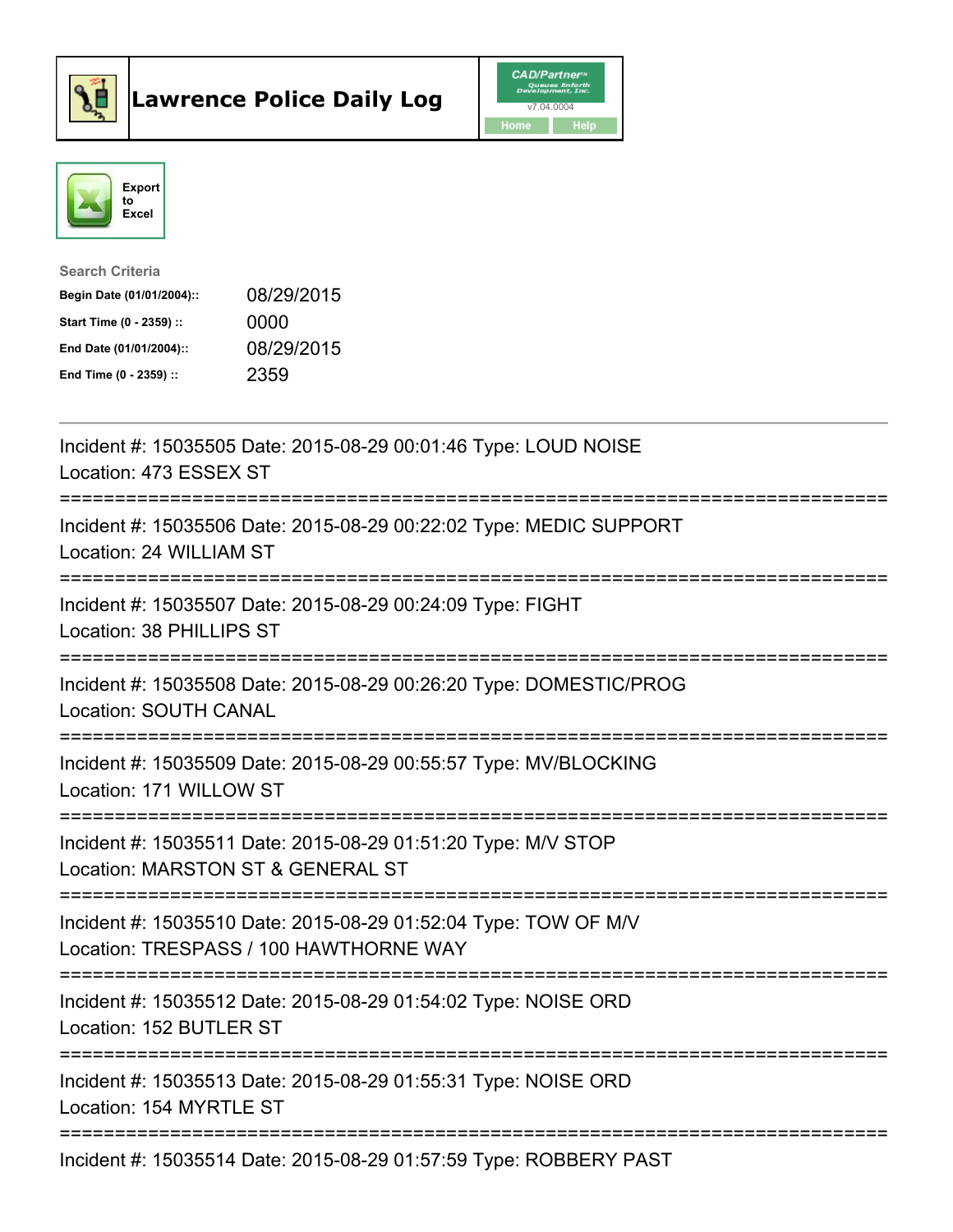Location: BROADWAY & LOWELL ST =========================================================================== Incident #: 15035515 Date: 2015-08-29 02:02:20 Type: E911 HANGUP Location: 117 BERKELEY ST FL 1 =========================================================================== Incident #: 15035516 Date: 2015-08-29 02:11:38 Type: M/V STOP Location: FRANKLIN ST & LOWELL ST =========================================================================== Incident #: 15035517 Date: 2015-08-29 02:13:44 Type: MV/BLOCKING Location: WENDYS / 55 HAMPSHIRE ST =========================================================================== Incident #: 15035518 Date: 2015-08-29 02:21:28 Type: ASSSIT AMBULANC Location: 40 LAWRENCE ST #427 =========================================================================== Incident #: 15035519 Date: 2015-08-29 02:22:58 Type: GANG Location: 437 ANDOVER ST =========================================================================== Incident #: 15035520 Date: 2015-08-29 02:31:11 Type: M/V STOP Location: ACTON ST & BROADWAY =========================================================================== Incident #: 15035521 Date: 2015-08-29 02:31:56 Type: NOISE ORD Location: 76 SALEM ST =========================================================================== Incident #: 15035522 Date: 2015-08-29 02:37:58 Type: TOW OF M/V Location: TRESPASS / 17 CAMELLA TEOLI WY =========================================================================== Incident #: 15035523 Date: 2015-08-29 02:40:14 Type: SHOTS FIRED Location: LENOX ST =========================================================================== Incident #: 15035524 Date: 2015-08-29 02:43:01 Type: SHOTS FIRED Location: COLONIAL RD & DURSO AV =========================================================================== Incident #: 15035525 Date: 2015-08-29 02:53:43 Type: NOISE ORD Location: 139 BENNINGTON ST =========================================================================== Incident #: 15035526 Date: 2015-08-29 03:06:51 Type: MEDIC SUPPORT Location: 427 LOWELL ST #1 =========================================================================== Incident #: 15035527 Date: 2015-08-29 03:08:22 Type: M/V STOP Location: HIGH ST & PLEASANT ST =========================================================================== Incident #: 15035528 Date: 2015-08-29 03:11:16 Type: M/V STOP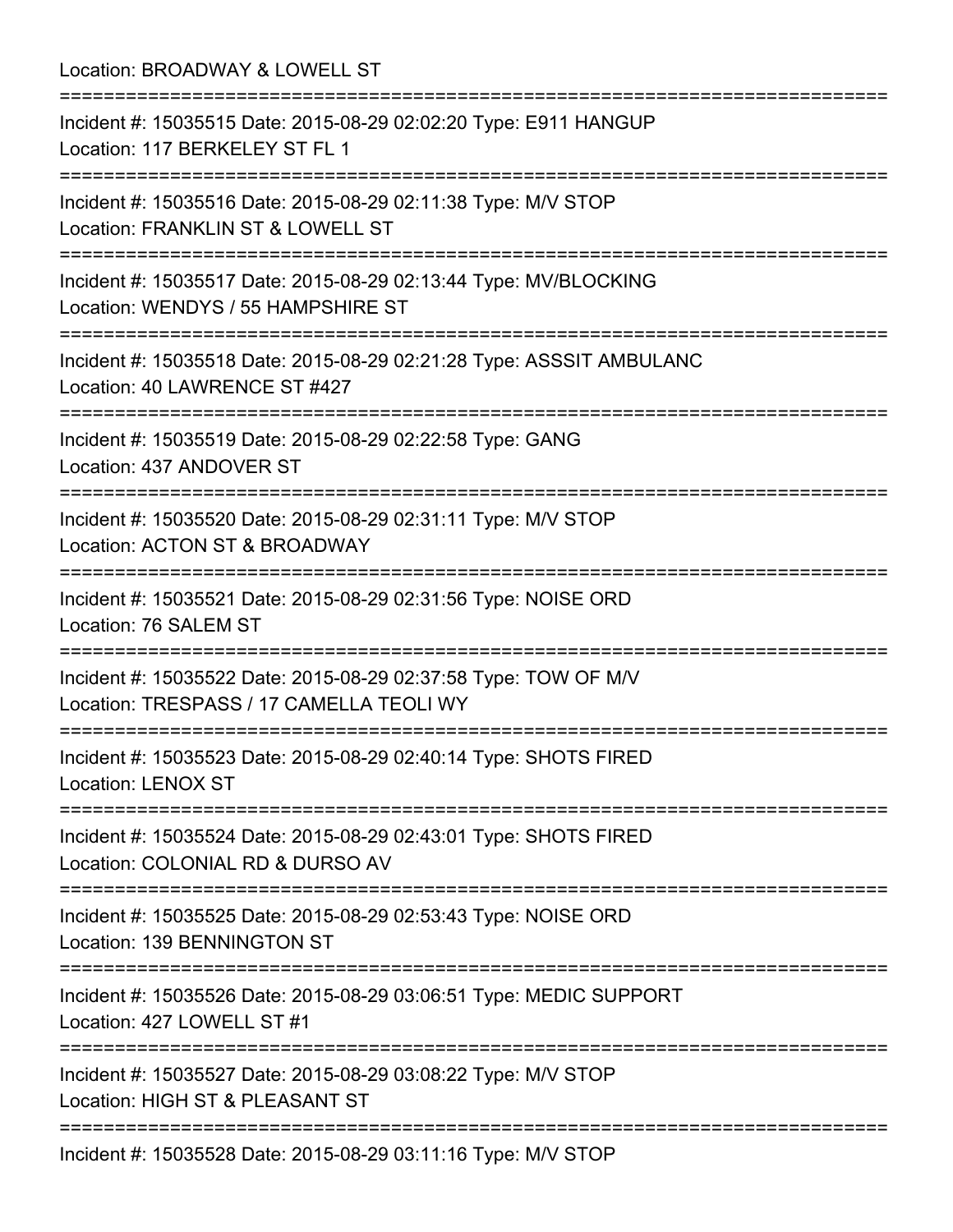=========================================================================== Incident #: 15035529 Date: 2015-08-29 03:18:32 Type: ALARMS Location: METRO PCS / 159 LAWRENCE ST =========================================================================== Incident #: 15035530 Date: 2015-08-29 03:20:30 Type: M/V STOP Location: 700 ESSEX ST =========================================================================== Incident #: 15035531 Date: 2015-08-29 03:49:10 Type: M/V STOP Location: COMMON ST & JACKSON ST =========================================================================== Incident #: 15035532 Date: 2015-08-29 03:54:14 Type: A&B D/W PAST Location: 42 EXCHANGE ST =========================================================================== Incident #: 15035533 Date: 2015-08-29 03:57:59 Type: TOW OF M/V Location: 26 WELLS ST =========================================================================== Incident #: 15035534 Date: 2015-08-29 04:06:27 Type: DISORDERLY Location: CANTON ST & PROSPECT ST =========================================================================== Incident #: 15035535 Date: 2015-08-29 04:18:52 Type: NOISE ORD Location: 473 ESSEX ST #46 =========================================================================== Incident #: 15035536 Date: 2015-08-29 04:22:22 Type: DOMESTIC/PROG Location: 151 OLIVE AV =========================================================================== Incident #: 15035537 Date: 2015-08-29 04:49:15 Type: DISTURBANCE Location: 4 ARLITT CT =========================================================================== Incident #: 15035538 Date: 2015-08-29 05:18:27 Type: M/V STOP Location: BROADWAY & MANCHESTER ST =========================================================================== Incident #: 15035539 Date: 2015-08-29 06:10:41 Type: ALARMS Location: 183 HAVERHILL ST =========================================================================== Incident #: 15035540 Date: 2015-08-29 06:28:36 Type: DISTURBANCE Location: 4 ARLITT CT =========================================================================== Incident #: 15035541 Date: 2015-08-29 07:25:17 Type: CK WELL BEING Location: 141 AMESBURY ST #404 =========================================================================== Incident #: 15035542 Date: 2015-08-29 07:35:49 Type: ASSSIT AMBULANC

Location: 315 PROSPECT ST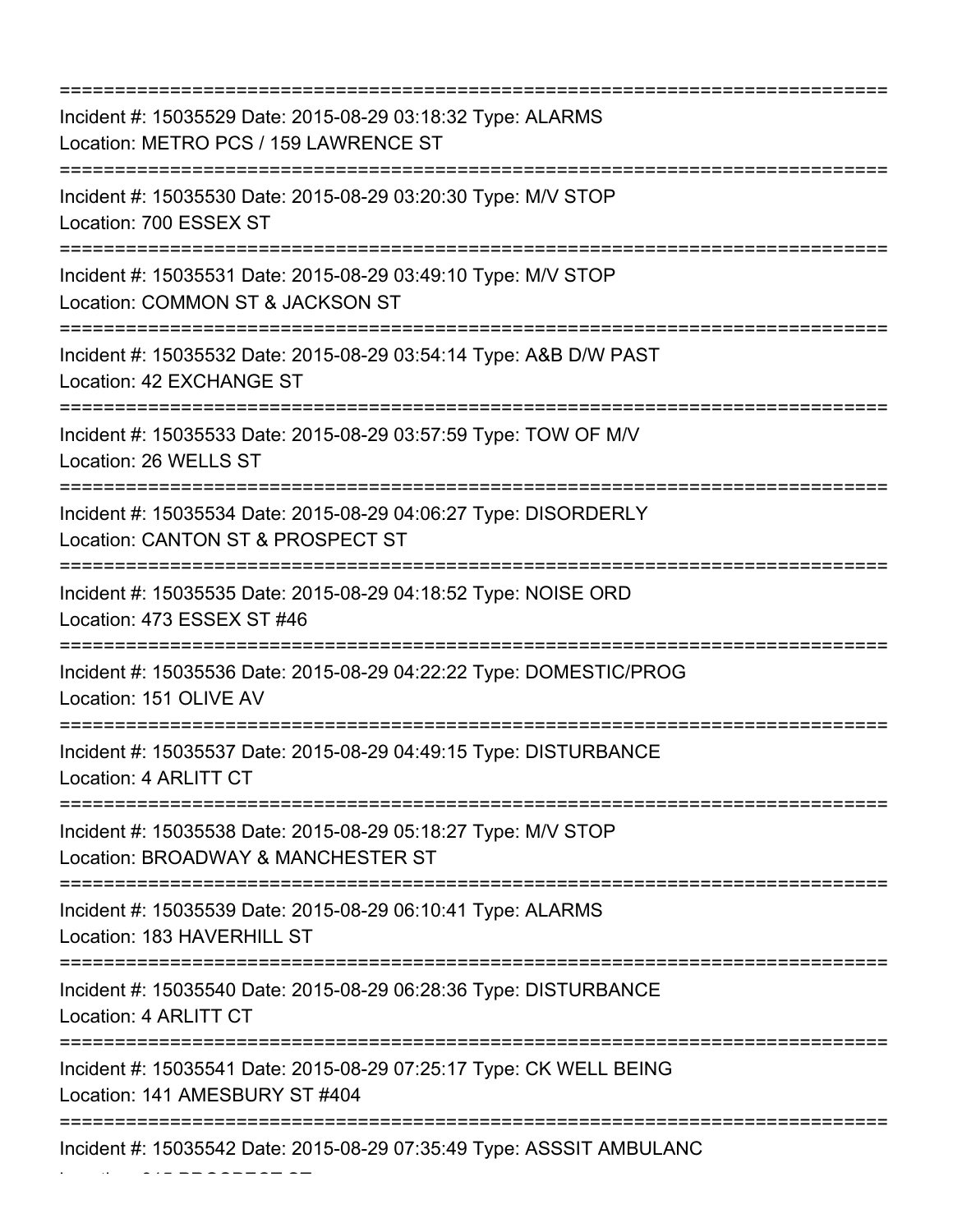| Incident #: 15035543 Date: 2015-08-29 07:40:27 Type: B&E/PAST<br>Location: 265 BROADWAY                                                                      |
|--------------------------------------------------------------------------------------------------------------------------------------------------------------|
| Incident #: 15035544 Date: 2015-08-29 08:01:16 Type: ALARMS<br>Location: 150 ARLINGTON ST                                                                    |
| Incident #: 15035545 Date: 2015-08-29 08:14:52 Type: NEIGHBOR PROB<br>Location: 141 SPRUCE ST                                                                |
| Incident #: 15035546 Date: 2015-08-29 08:16:35 Type: AUTO ACC/UNK PI<br>Location: ANDOVER ST & WINTHROP AV<br>=================                              |
| Incident #: 15035548 Date: 2015-08-29 08:46:39 Type: E911 HANGUP<br>Location: LAWRENCE POLICE DEPARTMENT / 90 LOWELL ST<br>================================= |
| Incident #: 15035547 Date: 2015-08-29 08:48:49 Type: M/V STOP<br>Location: ANDOVER ST & S BROADWAY                                                           |
| Incident #: 15035549 Date: 2015-08-29 08:50:40 Type: M/V STOP<br>Location: ANDOVER ST & NEWTON ST                                                            |
| Incident #: 15035550 Date: 2015-08-29 08:53:13 Type: M/V STOP<br>Location: MERRIMACK ST & S BROADWAY                                                         |
| Incident #: 15035551 Date: 2015-08-29 08:53:39 Type: TOW OF M/V<br>Location: 215 BRUCE ST                                                                    |
| Incident #: 15035552 Date: 2015-08-29 08:55:52 Type: ALARMS<br>Location: 145 LAWRENCE ST                                                                     |
| Incident #: 15035553 Date: 2015-08-29 08:59:00 Type: ALARMS<br>Location: LAWRENCE FAMILY DEVELOPMENT / 10 RAILROAD ST                                        |
| Incident #: 15035554 Date: 2015-08-29 09:28:54 Type: PARK & WALK<br>Location: BROADWAY                                                                       |
| Incident #: 15035555 Date: 2015-08-29 09:33:16 Type: GENERAL SERV<br>Location: 141 SPRUCE ST                                                                 |
| Incident #: 15035556 Date: 2015-08-29 10:00:11 Type: PARK & WALK                                                                                             |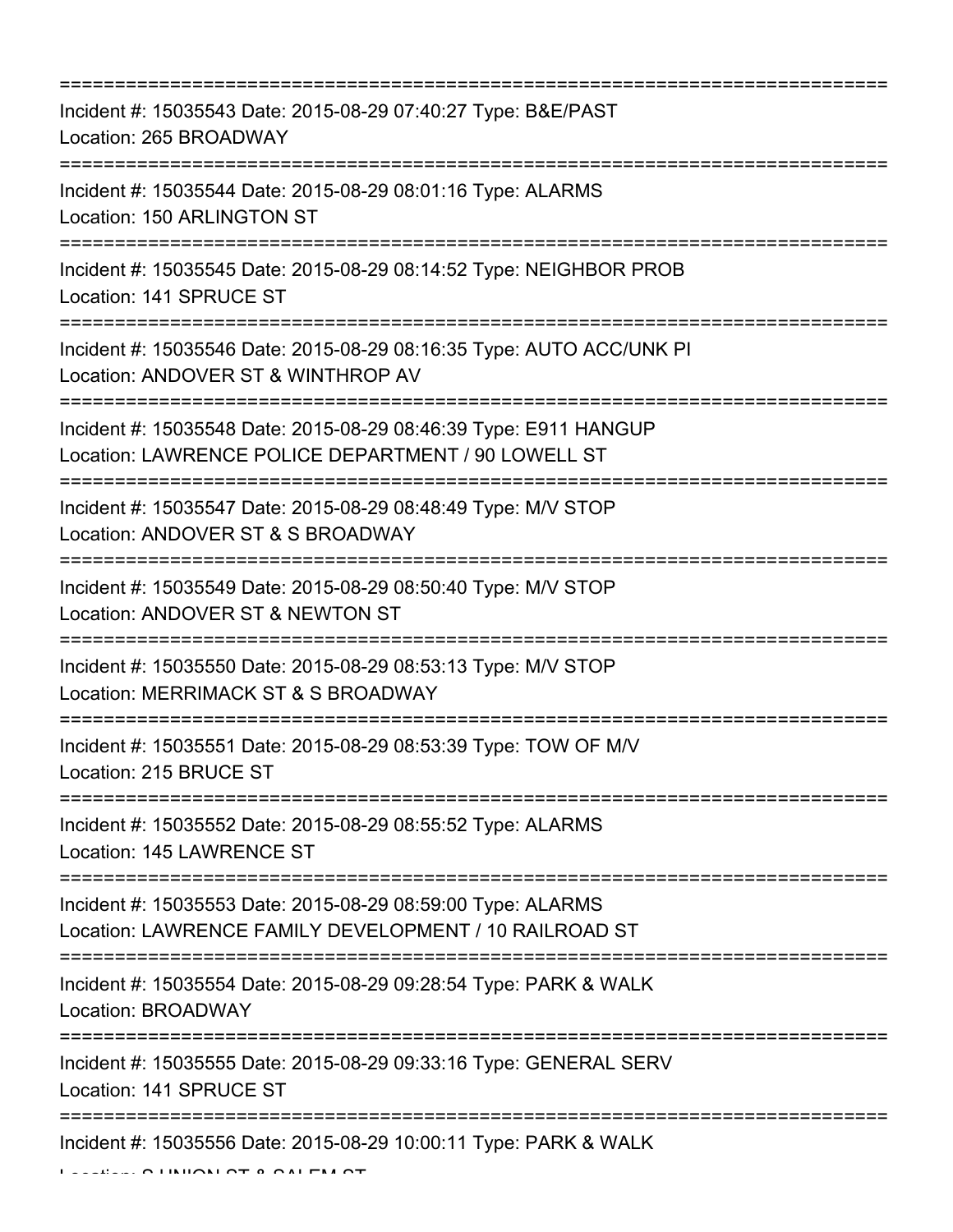| ;================================                                                                                                         |
|-------------------------------------------------------------------------------------------------------------------------------------------|
| Incident #: 15035557 Date: 2015-08-29 10:04:46 Type: ALARM/BURG<br>Location: NEUCO / 94 GLENN ST<br>--------------                        |
| Incident #: 15035558 Date: 2015-08-29 10:36:53 Type: ALARM/BURG<br>Location: TAVERAS RESD / 93 JAMAICA ST                                 |
| Incident #: 15035559 Date: 2015-08-29 10:55:45 Type: SUS PERS/MV<br>Location: ELM ST & JACKSON ST<br>==================================== |
| Incident #: 15035560 Date: 2015-08-29 11:02:52 Type: UNWANTEDGUEST<br>Location: BURGER KING / 187 BROADWAY                                |
| Incident #: 15035561 Date: 2015-08-29 11:09:47 Type: PARK & WALK<br>Location: BROADWAY                                                    |
| Incident #: 15035562 Date: 2015-08-29 11:12:13 Type: PARK & WALK<br>Location: S UNION ST & SALEM ST                                       |
| Incident #: 15035563 Date: 2015-08-29 11:15:54 Type: M/V STOP<br>Location: 3RZ145 / 200 BROADWAY<br>=======================               |
| Incident #: 15035564 Date: 2015-08-29 11:33:12 Type: SUS PERS/MV<br>Location: SANTO DOMINGO MOTORS / 10 BROADWAY                          |
| Incident #: 15035565 Date: 2015-08-29 11:42:58 Type: M/V STOP<br>Location: 275 BROADWAY<br>===================================            |
| Incident #: 15035566 Date: 2015-08-29 11:56:10 Type: M/V STOP<br>Location: BROADWAY & COMMON ST                                           |
| Incident #: 15035567 Date: 2015-08-29 11:58:39 Type: ALARM/BURG<br>Location: 60 ISLAND ST                                                 |
| =================<br>Incident #: 15035568 Date: 2015-08-29 12:08:53 Type: M/V STOP<br>Location: BOXFORD ST & WINTHROP AV                  |
| Incident #: 15035569 Date: 2015-08-29 12:10:48 Type: M/V STOP<br>Location: BERKELEY ST & PARK ST                                          |
| Incident #: 15035570 Date: 2015-08-29 12:29:34 Type: M/V STOP                                                                             |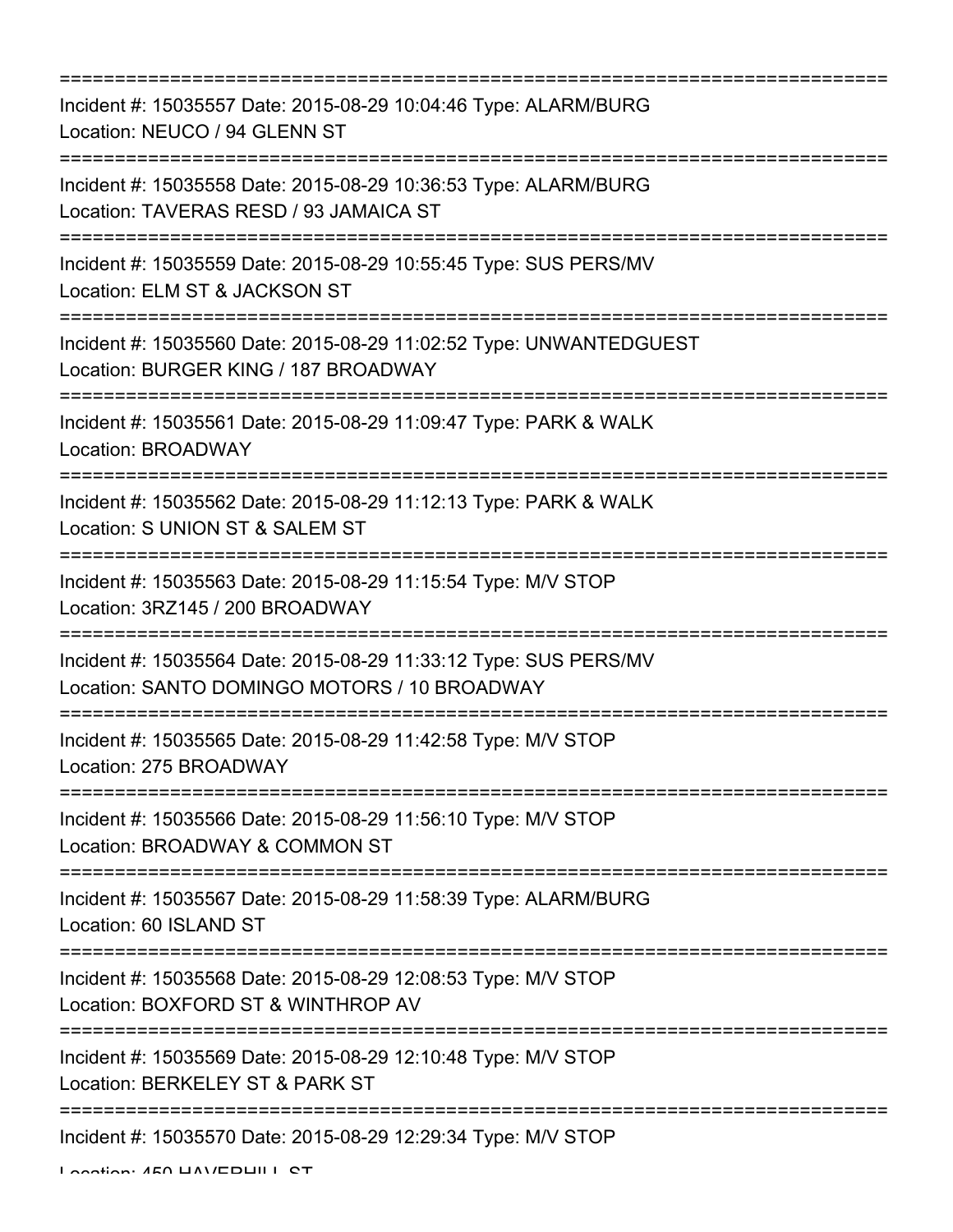| ;===================================<br>----------------------------------                                                                                     |
|----------------------------------------------------------------------------------------------------------------------------------------------------------------|
| Incident #: 15035571 Date: 2015-08-29 12:30:37 Type: ALARM/BURG<br>Location: 184 JACKSON ST                                                                    |
| Incident #: 15035572 Date: 2015-08-29 12:39:13 Type: M/V STOP<br>Location: 102 LORING ST                                                                       |
| Incident #: 15035573 Date: 2015-08-29 12:43:54 Type: M/V STOP<br>Location: GARDEN ST & JACKSON ST<br>===============================                           |
| Incident #: 15035574 Date: 2015-08-29 12:48:59 Type: E911 HANGUP<br>Location: 205 OSGOOD ST<br>--------------------                                            |
| Incident #: 15035575 Date: 2015-08-29 12:55:21 Type: M/V STOP<br>Location: TA430D / GARDEN ST & JACKSON ST                                                     |
| Incident #: 15035576 Date: 2015-08-29 12:56:57 Type: UNKNOWN PROB<br>Location: 274 BROADWAY                                                                    |
| Incident #: 15035577 Date: 2015-08-29 13:24:32 Type: M/V STOP<br>Location: 119 PHILLIPS ST                                                                     |
| ================================<br>Incident #: 15035578 Date: 2015-08-29 13:25:57 Type: ALARM/BURG<br>Location: ARLINGTON SCHOOL / 150 ARLINGTON ST           |
| ===================================<br>Incident #: 15035579 Date: 2015-08-29 13:26:48 Type: ALARM/BURG<br>Location: 1 FARLEY ST                                |
| ==================================<br>==========================<br>Incident #: 15035580 Date: 2015-08-29 13:34:01 Type: B&E/MV/PAST<br>Location: 700 ESSEX ST |
| Incident #: 15035581 Date: 2015-08-29 13:53:33 Type: WIRE DOWN<br>Location: 110 BUTLER ST                                                                      |
| Incident #: 15035582 Date: 2015-08-29 13:55:17 Type: SUS PERS/MV<br>Location: DAISY ST & HOLLY ST                                                              |
| Incident #: 15035583 Date: 2015-08-29 14:05:43 Type: M/V STOP<br>Location: MT VERNON ST & OAKLAND RD                                                           |
| Incident #: 15035584 Date: 2015-08-29 14:07:10 Type: M/V STOP<br>Location: 38 DORCHESTER ST                                                                    |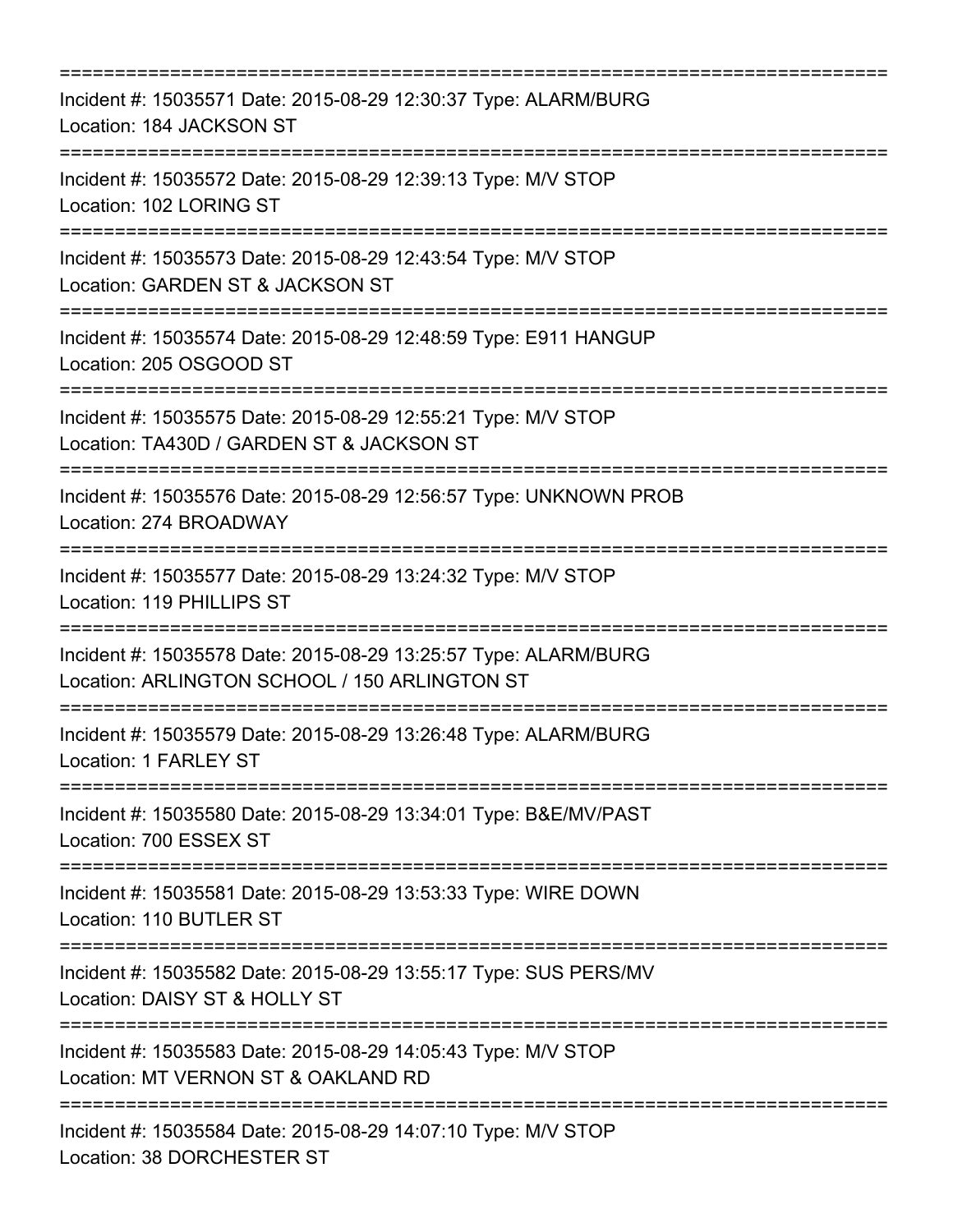Incident #: 15035585 Date: 2015-08-29 14:08:03 Type: LOUD NOISE Location: 36 BOXFORD ST FL 1 =========================================================================== Incident #: 15035586 Date: 2015-08-29 14:12:32 Type: LOUD NOISE Location: 146 BUTLER ST =========================================================================== Incident #: 15035587 Date: 2015-08-29 14:34:02 Type: M/V STOP Location: ATHENS PIZZA + SUBS / 171 S BROADWAY =========================================================================== Incident #: 15035588 Date: 2015-08-29 14:34:08 Type: LOUD NOISE Location: 276 BROADWAY =========================================================================== Incident #: 15035589 Date: 2015-08-29 14:36:32 Type: NOISE ORD Location: 14 GROVE ST =========================================================================== Incident #: 15035590 Date: 2015-08-29 14:37:32 Type: SPECIAL CHECK Location: FRONT ST =========================================================================== Incident #: 15035591 Date: 2015-08-29 14:52:13 Type: AUTO ACC/NO PI Location: 6 STEINER ST =========================================================================== Incident #: 15035592 Date: 2015-08-29 15:17:28 Type: DOMESTIC/PROG Location: 42 BODWELL ST =========================================================================== Incident #: 15035593 Date: 2015-08-29 15:22:01 Type: MEDIC SUPPORT Location: 47 WHITE ST =========================================================================== Incident #: 15035594 Date: 2015-08-29 15:22:51 Type: TOW OF M/V Location: 420 PARK ST =========================================================================== Incident #: 15035595 Date: 2015-08-29 15:42:25 Type: M/V STOP Location: 116 BLANCHARD ST =========================================================================== Incident #: 15035596 Date: 2015-08-29 16:07:55 Type: M/V STOP Location: 0 AMESBURY ST =========================================================================== Incident #: 15035597 Date: 2015-08-29 16:23:48 Type: RECOV/STOL/MV Location: 14 CHESTNUT ST ============================= Incident #: 15035598 Date: 2015-08-29 16:27:57 Type: ALARM/BURG Location: BAILLARGERON RESD / 12 STEVENS ST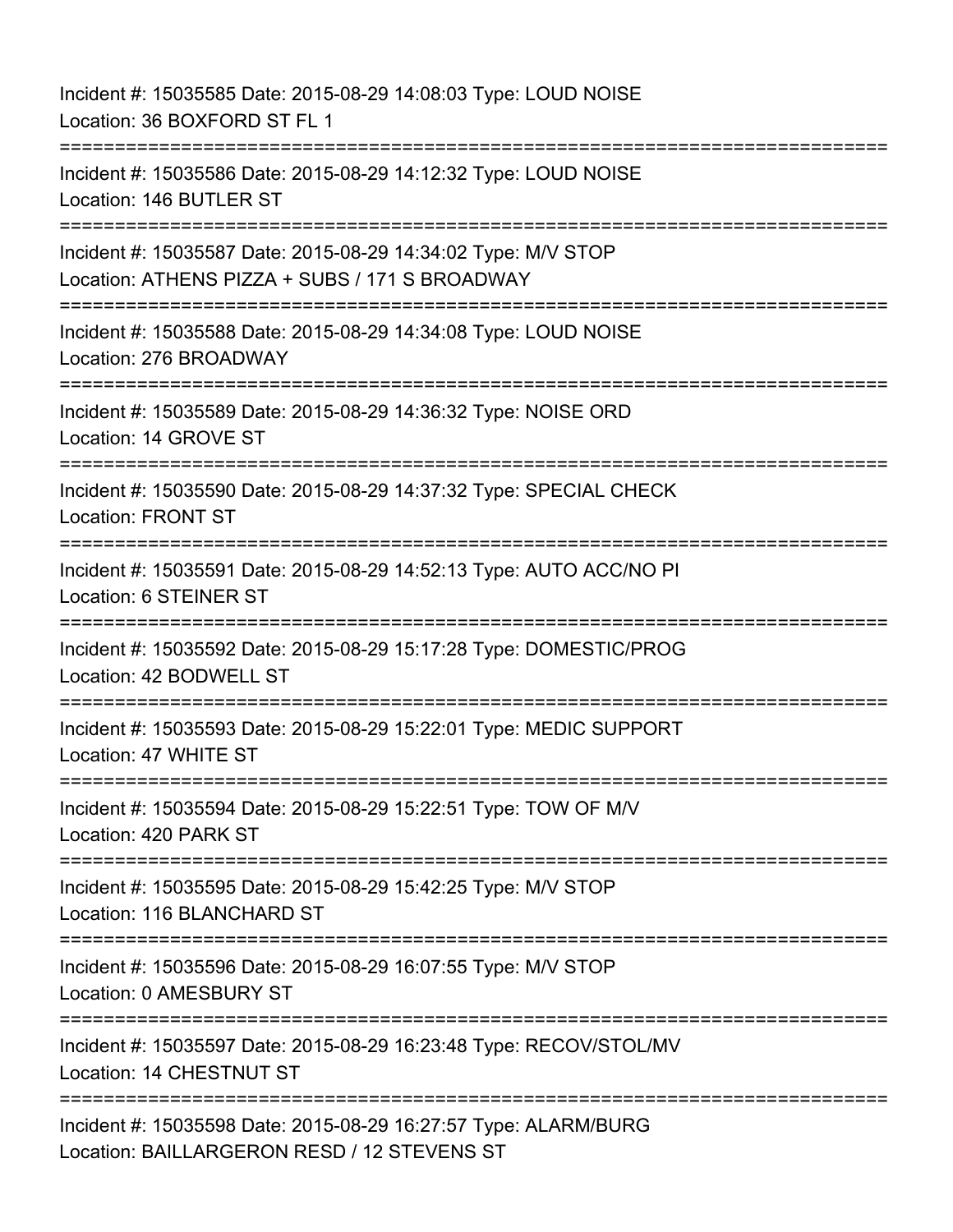Incident #: 15035599 Date: 2015-08-29 16:29:13 Type: NOISE ORD Location: 126 OXFORD ST =========================================================================== Incident #: 15035600 Date: 2015-08-29 16:40:58 Type: LOUD NOISE Location: BOAT HOUSE / null =========================================================================== Incident #: 15035601 Date: 2015-08-29 16:44:26 Type: AUTO ACC/NO PI Location: SANTO DOMINGO MOTORS / 415 HAVERHILL ST =========================================================================== Incident #: 15035602 Date: 2015-08-29 16:44:43 Type: AUTO ACC/NO PI Location: HAVERHILL ST & RAILROAD ST =========================================================================== Incident #: 15035603 Date: 2015-08-29 16:48:45 Type: LOUD NOISE Location: 209 WATER ST =========================================================================== Incident #: 15035604 Date: 2015-08-29 16:50:47 Type: DOMESTIC/PROG Location: DUNKIN DONUTS / 99 WINTHROP AV =========================================================================== Incident #: 15035605 Date: 2015-08-29 17:34:26 Type: NOISE ORD Location: 166 E HAVERHILL ST =========================================================================== Incident #: 15035606 Date: 2015-08-29 17:37:02 Type: DISTURBANCE Location: FARRAH FUNERAL HOME / 170 LAWRENCE ST =========================================================================== Incident #: 15035607 Date: 2015-08-29 17:44:21 Type: M/V STOP Location: COMMON ST & NEWBURY ST =========================================================================== Incident #: 15035608 Date: 2015-08-29 17:46:30 Type: SUS PERS/MV Location: BELKNAP ST & DANA ST =========================================================================== Incident #: 15035609 Date: 2015-08-29 17:52:12 Type: NOISE ORD Location: 73 AVON ST =========================================================================== Incident #: 15035611 Date: 2015-08-29 18:03:53 Type: RECOV/STOL/MV Location: 18 WYMAN ST =========================================================================== Incident #: 15035610 Date: 2015-08-29 18:03:59 Type: RECOV/STOL/MV Location: 18 WALNUT ST =========================================================================== Incident #: 15035612 Date: 2015-08-29 18:08:26 Type: WARRANT SERVE Location: 9 HOWE CT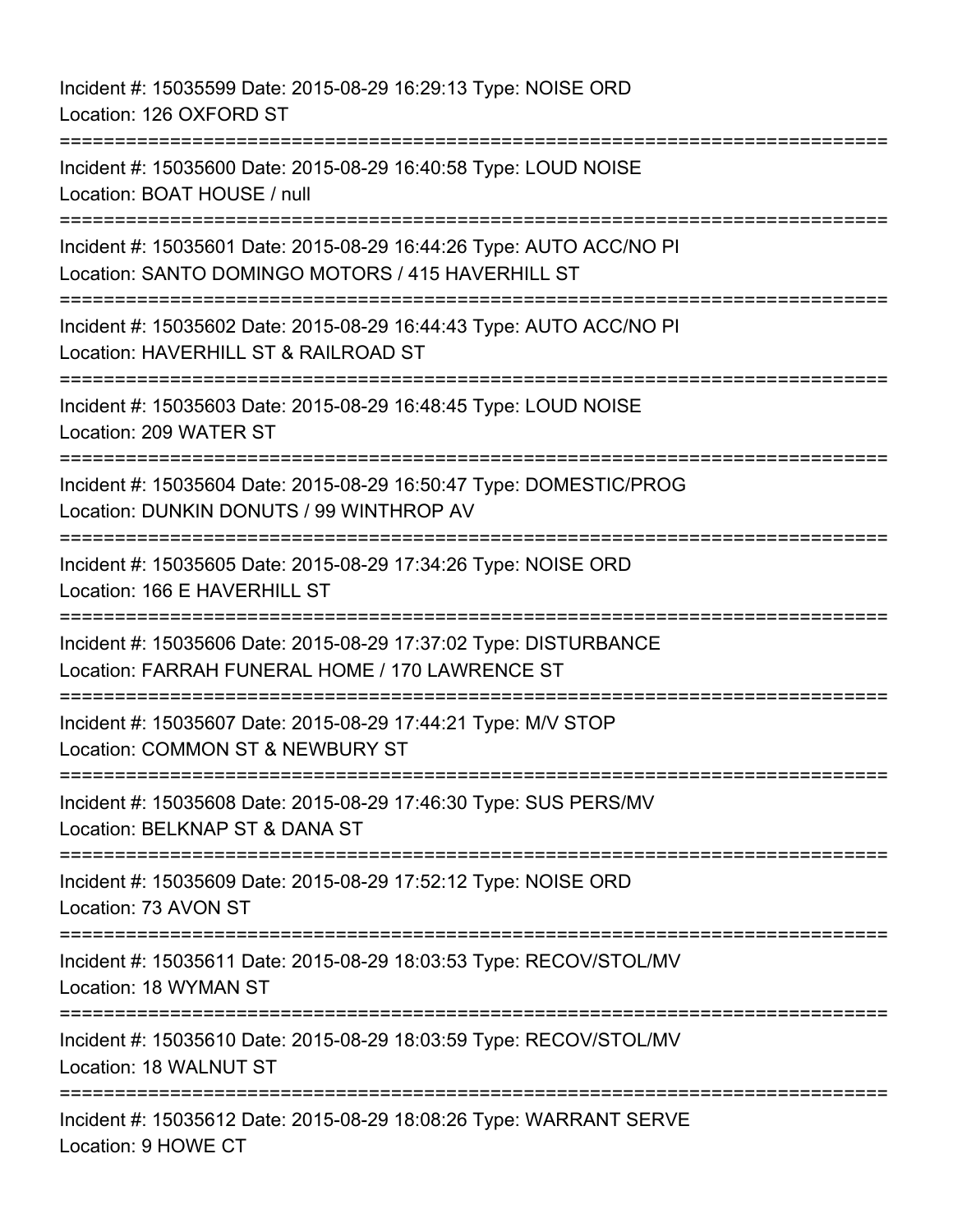Incident #: 15035613 Date: 2015-08-29 18:12:27 Type: M/V STOP Location: ISLAND ST & UNION ST =========================================================================== Incident #: 15035614 Date: 2015-08-29 18:19:58 Type: NOISE ORD Location: 210 ABBOTT ST =========================================================================== Incident #: 15035615 Date: 2015-08-29 18:41:39 Type: SUS PERS/MV Location: 189 UNION ST =========================================================================== Incident #: 15035616 Date: 2015-08-29 18:48:33 Type: A&B PROG Location: 499 HAVERHILL ST =========================================================================== Incident #: 15035617 Date: 2015-08-29 18:58:41 Type: HIT & RUN M/V Location: 15 BRADFORD ST =========================================================================== Incident #: 15035618 Date: 2015-08-29 19:07:17 Type: NOISE ORD Location: SPRINGFIELD ST =========================================================================== Incident #: 15035619 Date: 2015-08-29 19:15:25 Type: NOISE ORD Location: 15-17 BOWDOIN ST =========================================================================== Incident #: 15035620 Date: 2015-08-29 19:19:54 Type: ALARM/BURG Location: CAMBRIDGE COLLEGE / 60 ISLAND ST =========================================================================== Incident #: 15035621 Date: 2015-08-29 19:29:58 Type: DISORDERLY Location: 286 AMES ST =========================================================================== Incident #: 15035622 Date: 2015-08-29 19:33:53 Type: MV/BLOCKING Location: 8 HALL ST =========================================================================== Incident #: 15035623 Date: 2015-08-29 19:36:20 Type: M/V STOP Location: COMMON ST & HAMPSHIRE ST =========================================================================== Incident #: 15035624 Date: 2015-08-29 19:54:16 Type: NOISE ORD Location: TRINITY ST =========================================================================== Incident #: 15035625 Date: 2015-08-29 19:55:40 Type: NOISE ORD Location: 37 CHELMSFORD ST =========================================================================== Incident #: 15035626 Date: 2015-08-29 19:57:16 Type: MV/BLOCKING Location: BAVARIAN CLUB / 41 KNOX ST

===========================================================================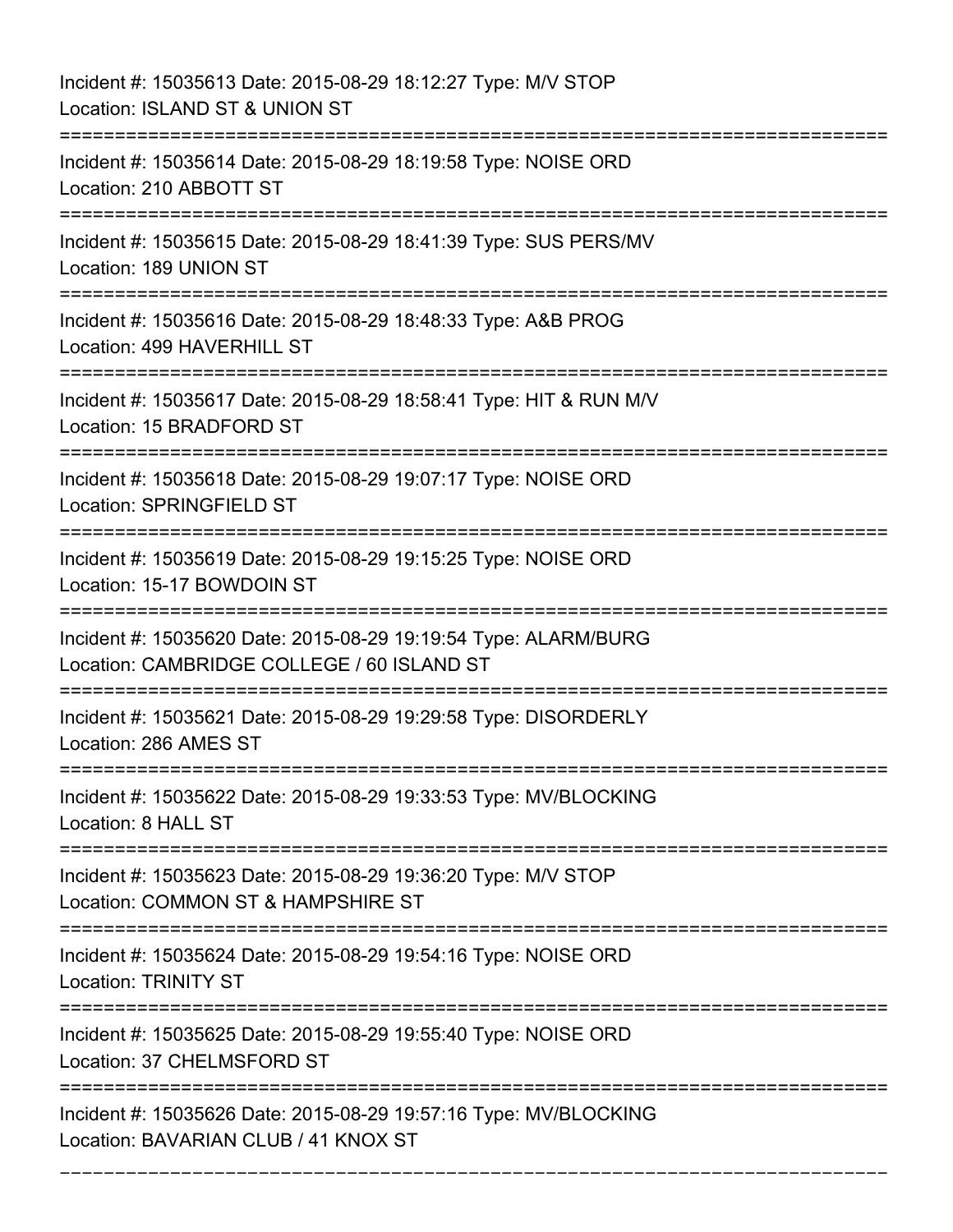| Incident #: 15035627 Date: 2015-08-29 20:01:23 Type: NOISE ORD<br>Location: 2 INMAN ST                                                               |
|------------------------------------------------------------------------------------------------------------------------------------------------------|
| Incident #: 15035628 Date: 2015-08-29 20:08:05 Type: NOISE ORD<br>Location: 425 MARKET ST                                                            |
| Incident #: 15035629 Date: 2015-08-29 20:15:34 Type: NOISE ORD<br>Location: 276 BROADWAY<br>==============================<br>====================== |
| Incident #: 15035630 Date: 2015-08-29 20:36:18 Type: INVEST CONT<br>Location: 270 ANDOVER ST                                                         |
| Incident #: 15035631 Date: 2015-08-29 20:42:03 Type: NOISE ORD<br>Location: 394 LAWRENCE ST                                                          |
| Incident #: 15035632 Date: 2015-08-29 20:44:32 Type: SUS PERS/MV<br>Location: METHUEN ST & MILL ST                                                   |
| Incident #: 15035633 Date: 2015-08-29 20:45:01 Type: NOISE ORD<br>Location: 76 PARK ST<br>:=============================                             |
| Incident #: 15035634 Date: 2015-08-29 20:46:15 Type: NOISE ORD<br>Location: 86 PHILLIPS ST                                                           |
| Incident #: 15035635 Date: 2015-08-29 20:55:38 Type: AUTO ACC/NO PI<br>Location: E HAVERHILL ST & ELM ST                                             |
| Incident #: 15035636 Date: 2015-08-29 20:58:05 Type: FIGHT<br>Location: LIGHTSHIP, THE / 118 S UNION ST                                              |
| Incident #: 15035637 Date: 2015-08-29 21:17:22 Type: NOISE ORD<br>Location: 163 WATER ST                                                             |
| Incident #: 15035638 Date: 2015-08-29 21:20:49 Type: NOISE ORD<br>Location: 209 PROSPECT ST                                                          |
| Incident #: 15035639 Date: 2015-08-29 21:25:44 Type: NOISE ORD<br>Location: 245 ERVING AV                                                            |
| Incident #: 15035640 Date: 2015-08-29 21:27:08 Type: NOISE ORD<br><b>Location: DRACUT ST</b>                                                         |
|                                                                                                                                                      |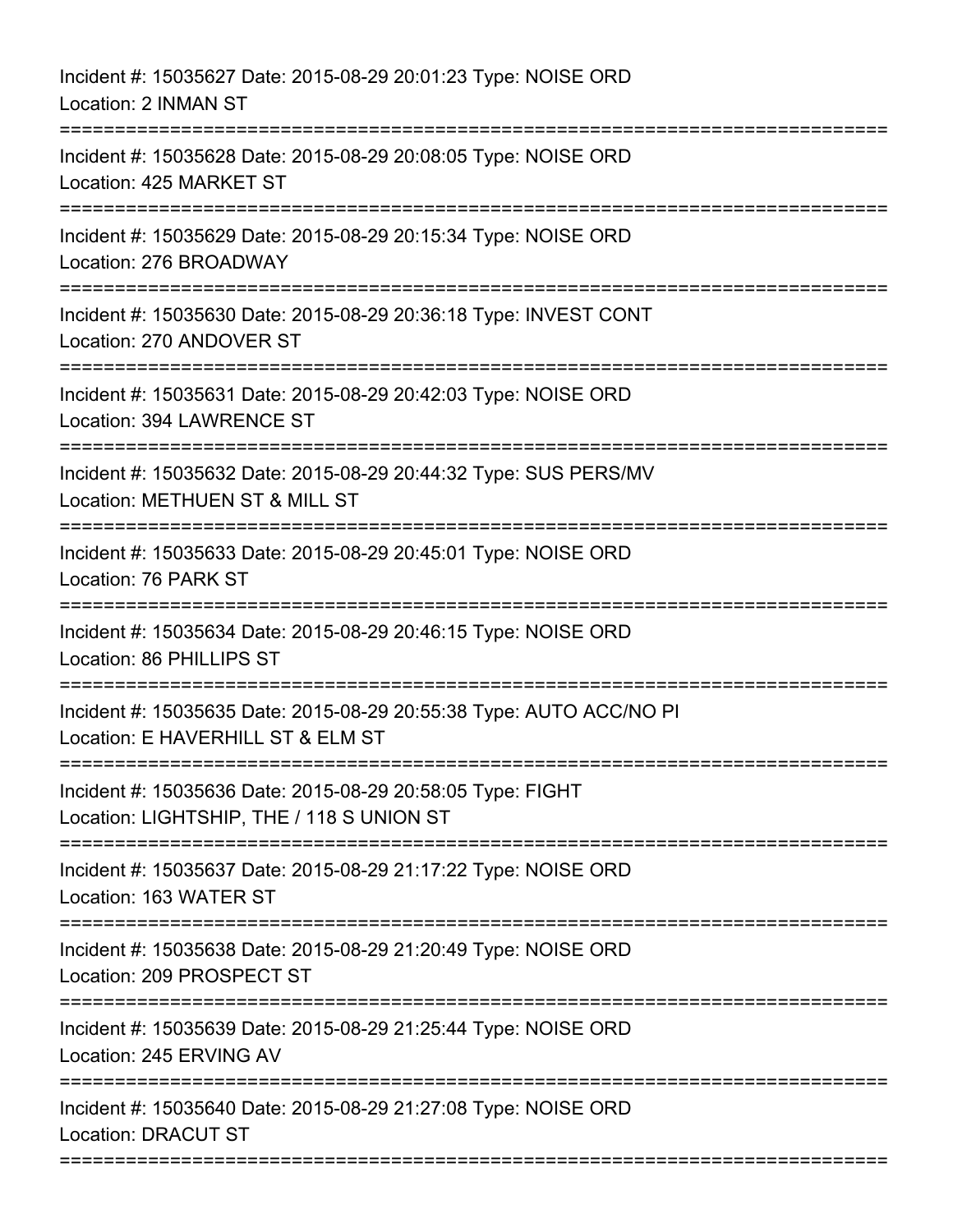| Incident #: 15035641 Date: 2015-08-29 21:34:36 Type: NOISE ORD<br>Location: BOWDOIN ST                                       |
|------------------------------------------------------------------------------------------------------------------------------|
| Incident #: 15035642 Date: 2015-08-29 21:35:49 Type: LOST PROPERTY<br><b>Location: LAWRENCE ST</b>                           |
| Incident #: 15035643 Date: 2015-08-29 21:42:13 Type: NOISE ORD<br>Location: ACTON ST & BROADWAY<br>========================= |
| Incident #: 15035644 Date: 2015-08-29 21:50:03 Type: NOISE ORD<br>Location: 102B CAMBRIDGE ST                                |
| Incident #: 15035645 Date: 2015-08-29 21:57:02 Type: NOISE ORD<br>Location: TACO BELL / 79 WINTHROP AV                       |
| Incident #: 15035646 Date: 2015-08-29 21:58:04 Type: NOISE ORD<br>Location: 15 FARLEY ST                                     |
| Incident #: 15035647 Date: 2015-08-29 21:58:47 Type: NOISE ORD<br>Location: 336 LAWRENCE ST<br>=========================     |
| Incident #: 15035648 Date: 2015-08-29 22:04:40 Type: DOMESTIC/PAST<br>Location: 169 E HAVERHILL ST                           |
| Incident #: 15035649 Date: 2015-08-29 22:11:44 Type: FIGHT<br>Location: N PARISH RD & OSGOOD ST                              |
| Incident #: 15035650 Date: 2015-08-29 22:16:59 Type: NOISE ORD<br>Location: 22-24 MONTGOMERY ST                              |
| Incident #: 15035651 Date: 2015-08-29 22:21:48 Type: ALARM/BURG<br>Location: CVS PHARMACY / 205 S BROADWAY                   |
| Incident #: 15035652 Date: 2015-08-29 22:25:45 Type: NOISE ORD<br>Location: ENDICOTT ST & FLORENCE AV                        |
| Incident #: 15035653 Date: 2015-08-29 22:26:44 Type: M/V STOP<br>Location: CENTRE ST & SPRUCE ST                             |
| Incident #: 15035654 Date: 2015-08-29 22:29:42 Type: DISORDERLY<br>Location: 210 ABBOTT ST                                   |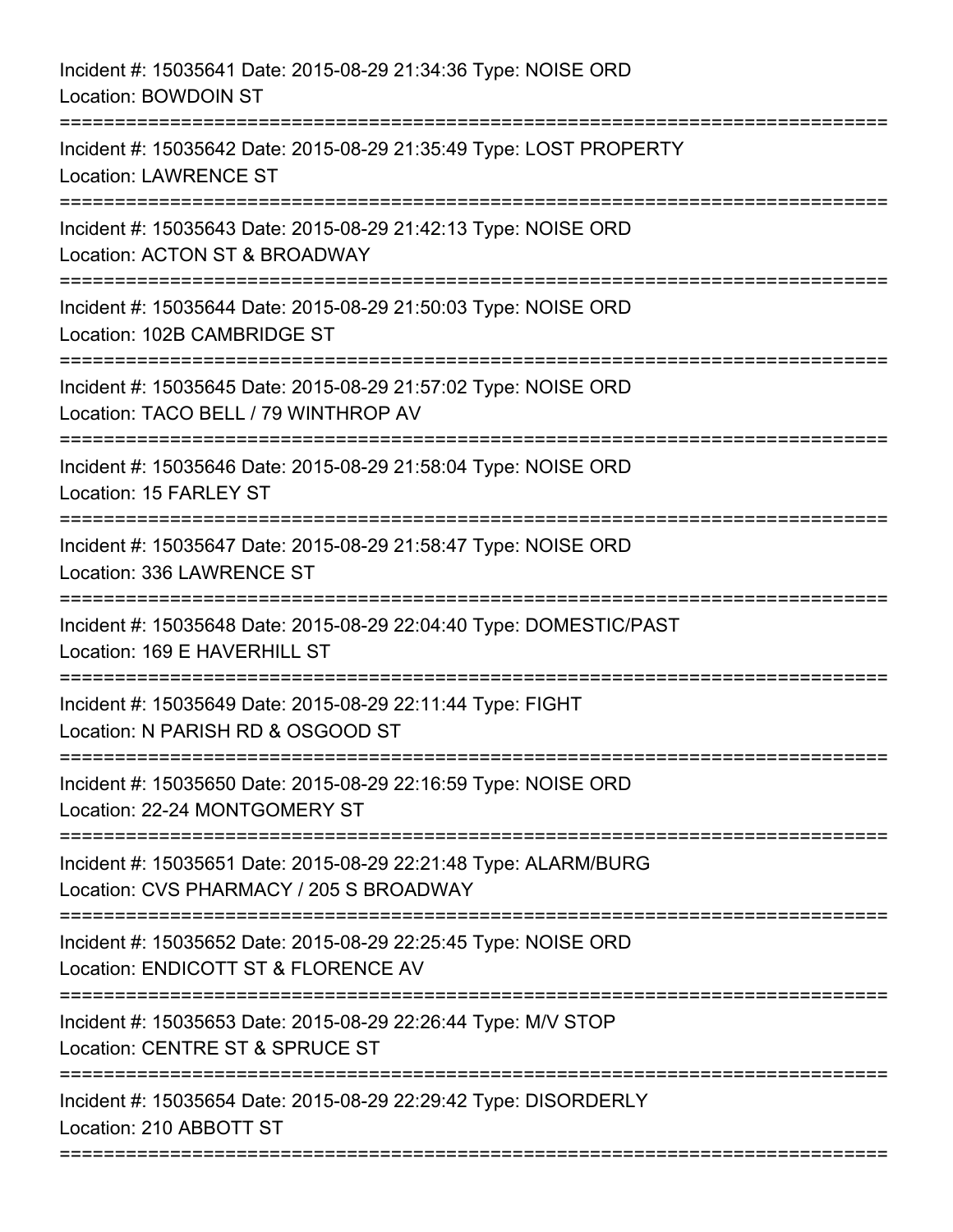Location: 246 PROSPECT ST

| Incident #: 15035656 Date: 2015-08-29 22:52:17 Type: SPECIAL CHECK<br>Location: HAFFNER'S GAS STATION / 69 PARKER ST<br>============================= | --------------------------------- |
|-------------------------------------------------------------------------------------------------------------------------------------------------------|-----------------------------------|
| Incident #: 15035657 Date: 2015-08-29 22:52:25 Type: NOISE ORD<br>Location: 220 MERRIMACK ST                                                          |                                   |
| Incident #: 15035658 Date: 2015-08-29 22:54:32 Type: NOISE ORD<br>Location: 27 KENDRICK ST FL 2<br>====================================               |                                   |
| Incident #: 15035659 Date: 2015-08-29 22:56:27 Type: DISORDERLY<br>Location: TOP DONUT / 123 LAWRENCE ST                                              |                                   |
| Incident #: 15035660 Date: 2015-08-29 22:57:26 Type: AUTO ACC/NO PI<br>Location: 107 ARLINGTON ST                                                     |                                   |
| Incident #: 15035662 Date: 2015-08-29 22:59:46 Type: 209A/VIOLATION<br>Location: 140 FARNHAM ST FL 4                                                  |                                   |
| Incident #: 15035661 Date: 2015-08-29 23:00:29 Type: DISTURBANCE<br>Location: 218 OSGOOD ST                                                           |                                   |
| Incident #: 15035663 Date: 2015-08-29 23:05:20 Type: DISTURBANCE<br>Location: 2 HAMLET ST                                                             |                                   |
| Incident #: 15035664 Date: 2015-08-29 23:06:06 Type: NOISE ORD<br>Location: 266 PARK ST                                                               |                                   |
| Incident #: 15035665 Date: 2015-08-29 23:10:53 Type: NOISE ORD<br>Location: 11 LAWRENCE ST #702                                                       | =========================         |
| Incident #: 15035666 Date: 2015-08-29 23:12:57 Type: NOISE ORD<br>Location: 21 PLEASANT TER                                                           |                                   |
| ======================<br>Incident #: 15035667 Date: 2015-08-29 23:15:45 Type: M/V STOP<br>Location: 246 PROSPECT ST                                  |                                   |
| Incident #: 15035668 Date: 2015-08-29 23:18:56 Type: M/V STOP<br>Location: 65 N PARISH RD                                                             |                                   |